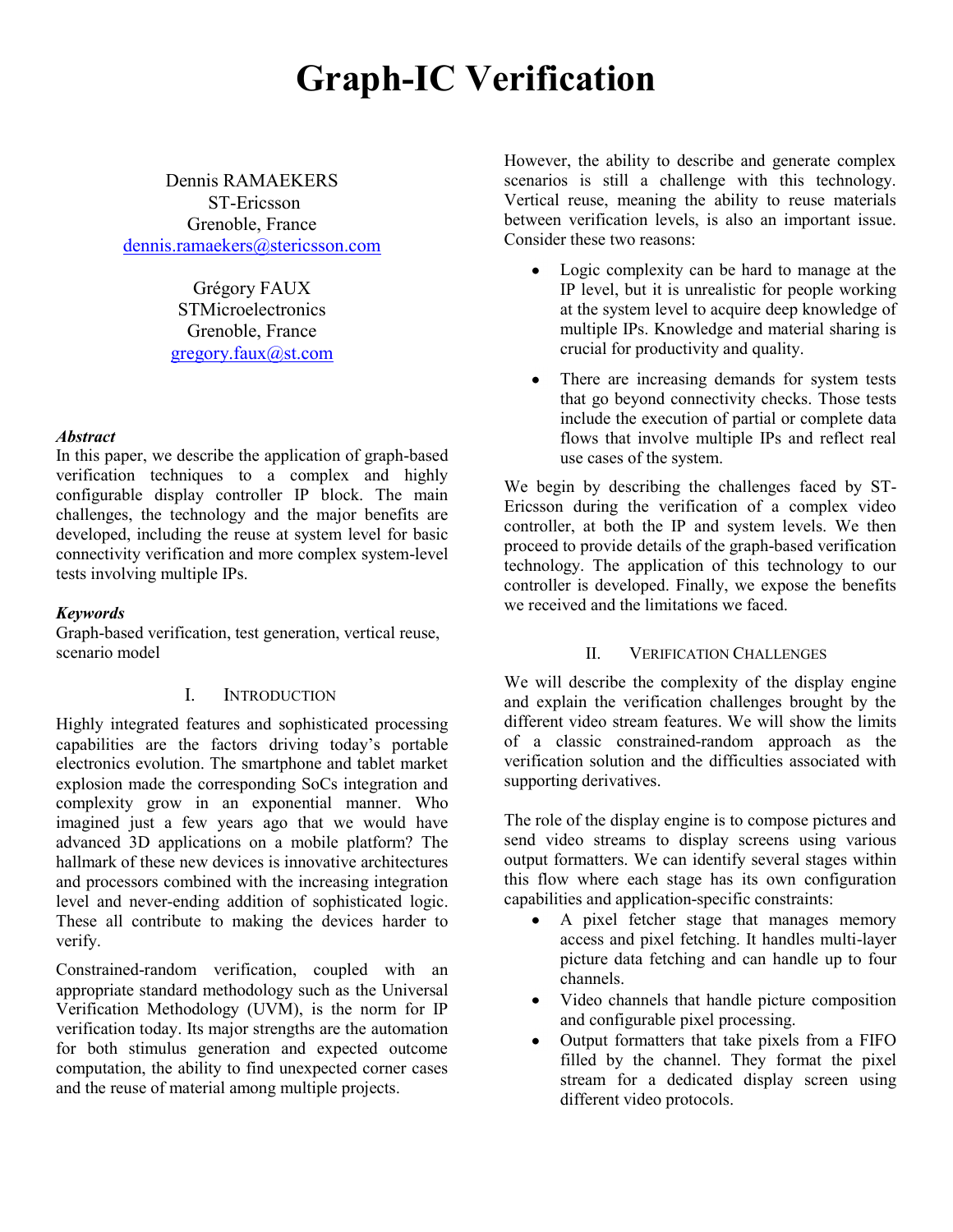

**Figure 1. An overview of the display processor**

For managing picture composition possibilities and supporting a wide range of possible video formats, additional features are necessary for pixel format conversion, resource management (such as input buffer or overlay configuration), flow synchronization (configured through multiple clock and synchronization modes) and communication with the external world (such as using interrupts).

Crossing configuration parameters for each stage generates a large pool of possible configuration candidates. Crossing configuration possibilities within each stage multiplies the pool of possibilities and quickly becomes unmanageable with numerous corner cases that are hard to identify. Adding the temporal possibilities with highly configurable synchronization modes makes the verification space explode and it becomes a nightmare to handle the pattern generation space in a generic non-directed way.



**Figure 2. An overview of the testbench**

Previously we verified the controller using a testbench based on *e* code and the associated *e*RM methodology for stimuli generation, results checking and coverage collection. These elements were coupled with a C reference model called during simulation. This model provided the expected outputs based on the designunder-test (DUT) configuration and incoming data.

The classic constrained-random approach can help with this list of possible configurations but it quickly reaches limits, especially with coverage collection and relevant configuration generation:

- The coverage collection database explodes when trying to cross all configuration possibilities.
- Configuration sequences require hundreds of registers writes that need to be described in a simple way. These are dependent on multiple generated fields.
- Random pattern generation needs to be highly constrained to ensure the relevance of the test cases generated. There are very strict steps in sequence generation that have to be enforced. This results in a huge number of interdependent constraints between each aspect of configuration and decreases the flexibility of random generation. This also impacts the ability to reach many corner cases and makes environment update and maintenance difficult.
- Resource management, especially resource allocation such as overlays or input buffers, becomes tedious due to the high configurability of the IP. This is especially true when resources are allocated or freed dynamically.

It is the multiplication of configuration possibilities at each stage that becomes hard to manage in a random generation context. A huge number of items that are strongly linked to each other must be generated. In such a complex generation space, the verification engineer loses controllability and visibility of the testbench. Making things worse is the fact that multiple engineers were involved in the creation of each part of the verification environment and each part needs to be compatible with each other for system-level verification. In this case, seven people worked on the IP over time through different projects. Nobody had a complete view of the environment, which caused knowledge transfer issues and made it difficult for new engineers to ramp up on the project.

Other consequences of the lack of visibility and controllability were test implementation difficulties and tricky debug sessions. The user could not easily describe new tests because there were a lot of parameters to define and generation contradictions were often raised because of the interdependencies. As the configuration parameters were distributed and tightly linked to each other, debug was difficult on both sides. On the RTL side it was because of the number of cross-configuration possibilities, and on the verification environment side it was due to the constraint network applied to pattern generation.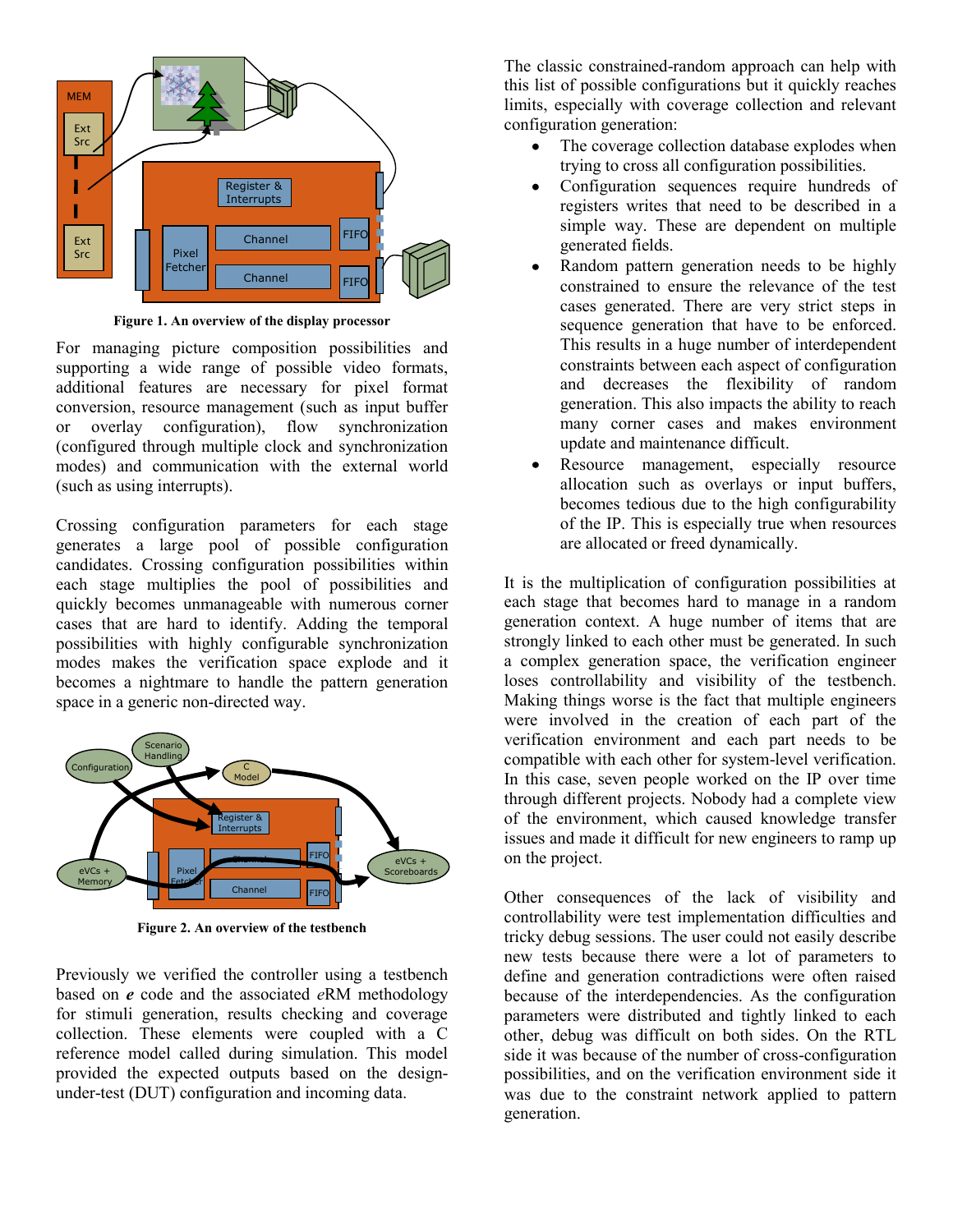The complex interdependencies meant that the verification environment created is tightly linked to the specification of the IP. This made horizontal reuse for several IP versions difficult. IP evolves with SoC evolution and each project requires new features, variants of existing features or removal of others. As configuration and sequence generation is dependent on several features of the IP, due to the interdependencies, changing, removing or adding a feature can result in a significant update to the environment. Reusing IP on a new project often required code duplication, significant adaptation of existing parts, and parallel maintenance for multiple versions.

As expected these difficulties were compounded at the top level. The complexity of configuration parameters and sequences was high and we were unable to benefit from IP experience due to the differences in verification approaches. Having constrained-random sequences is not directly transposable to a C-code execution flow such as the one used for system top-level verification. For vertical reuse we had put in place a mechanism that probed configuration data at the IP level and transformed it into something useable for the system-level verification team, but it still needed a lot of support and was not flexible.

We decided that to improve the verification environment and find a better solution to tackle the problems outlined, we had to consider a new approach. A graph-based verification flow appeared to be a promising technology. This would enable a platform-agnostic application with a more natural way to describe configuration and scenario goals. The tool was expected to bring about clarity in constraint definition and also to enable vertical reuse between the IP and the system-level verification teams.

## III. GRAPH-BASED VERIFICATION

## *A. Technology outline*

The solution to be described is the one proposed by Trek, a Breker Verification Systems tool. It makes use of a directed graph, which can also be cyclic. The graphs are composed from three kinds of node (also called *goal*). Using the three node types, the user expresses the way the graph walk, or evaluation, happens. A *leaf* node has no children. It corresponds to any vertex with no outgoing edge. The two other node kinds, called *select* and *sequence* nodes, have an arbitrary number of children. For a select node, one of the possible edges will be selected and the corresponding subgraph evaluated. For a sequence node, all subgraphs are evaluated in order.



**Figure 3. A simple graph with two possible walks**

Figure 3 shows a simple graph. *seq1* is a sequence node, and its two children, namely *seq2* and *leaf1*, are evaluated in that order. *seq2* is also a sequence node that will evaluate *sel1* followed by leaf node *leaf2*. *sel1* is a select node, meaning that only one of its children, *leaf3* or *leaf1*, will be evaluated. Therefore there are two possible paths for this graph, corresponding to the two following sequences: (*seq1, seq2, sel1, leaf3, leaf2, leaf1*) and (*seq1, seq2, sel1, leaf1, leaf2, leaf1*).

Graph traversal relies on a random evaluation of each select node's subgraph. The random mechanism uses a seed that guarantees the reproducibility of the generated scenarios and configurations. Thus, the users will run multiple tests with different seeds to cover their scenario and configuration space, but one given seed will lead to the same branch choices and variable generation.

Additional capabilities are provided that influence node sequencing. A weight may be assigned to any select node's subgraph that would modify the probability of a child being selected. Similarly, a repeat value can be assigned to any child of a sequence node. This corresponds to the number of times this child is evaluated before the next node is considered. The default value for repeat and weight is one. A value of zero is allowed for both. A child with a zero weight is never chosen. A child with a repeat value of zero is never evaluated.

We can also apply constraints to the graph walk. Constraints can be applied to the children of select nodes. Possible constraints are *forcing* and *masking*. When a child of a goal is masked it will never be evaluated. This corresponds to a weight of zero. On the other hand, we can force a path in order to direct the graph walk. When a child of a select node is forced, it will be systematically chosen for evaluation. This corresponds to setting the weight of the other children to zero. The mechanism of mask and force can be applied statically or applied and removed dynamically. Users may constrain all instances of a given goal, only instance(s) from given subgraph(s) or mask instance(s) upon a selected node evaluation.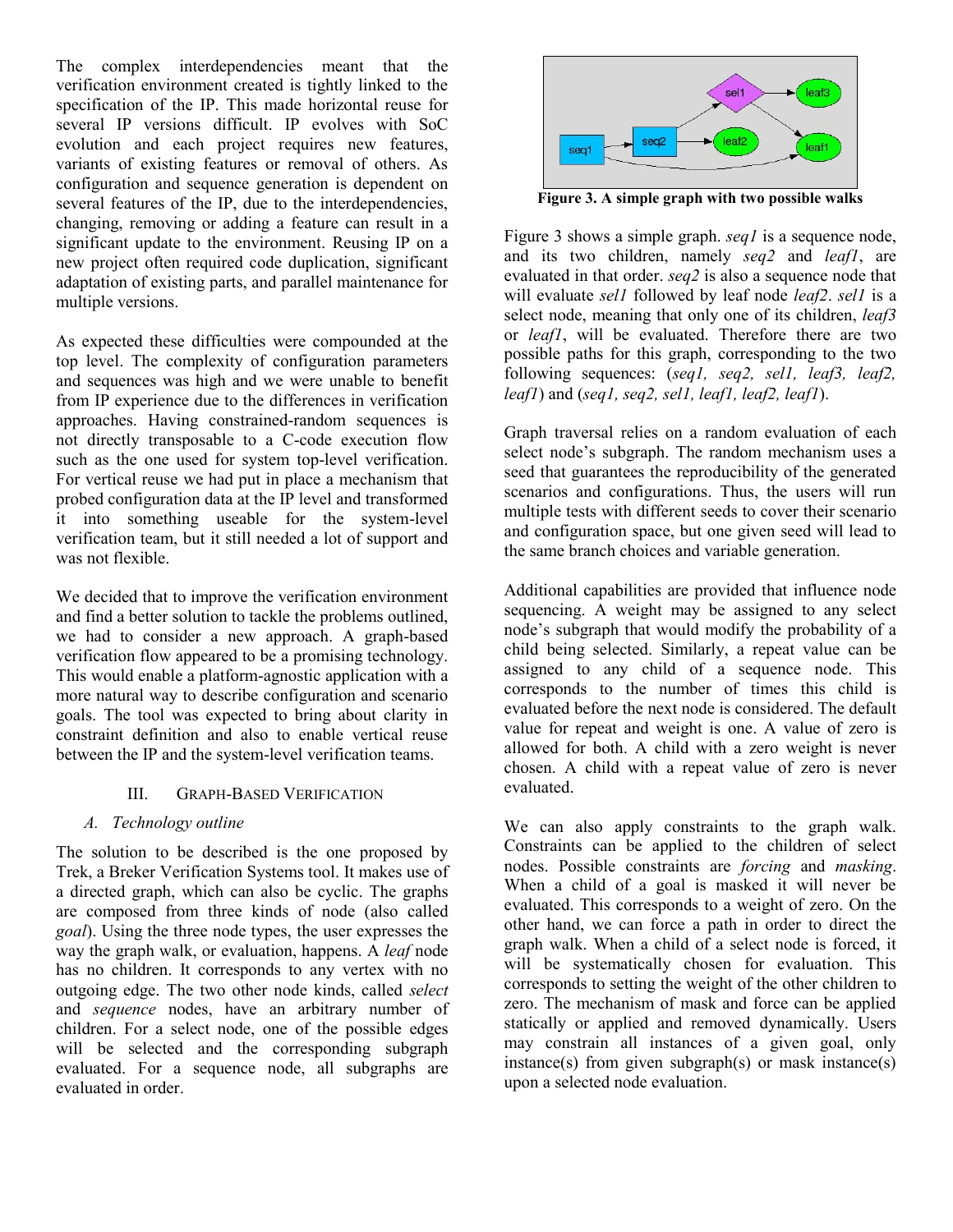Concurrency is mandatory to cope with the parallel nature of hardware design and verification languages (HDL/HVLs). This is possible as any subgraph can be declared as a thread, with possibility to stop/resume at any time. Thanks to that, multiple subgraphs can be evaluated simultaneously.

## *B. A closer look at the syntax*

The graph is captured using a Backus-Naur Form (BNF).The following code describes the three nodes of Figure1.

```
goal leaf1;
goal seq1 := seq2 leaf1;
goal sel1 := leaf3 | leaf1;
```
In addition, the user can specify a  $C++$  function for each node. This corresponds to the actual node evaluation and is executed before its subgraphs are evaluated. This method has multiple applications:

- Enabling arbitrary logic computations for the evaluation of goals. This also allows the argument list to be modified
- Changing the default order of evaluation (body  $\bullet$ then subgraph) by explicitly calling the subgraph evaluation
- Calling to a reference model of the design
- Interfacing with an existing testbench (*e*, SystemVerilog, SystemC, Verilog) for VIP configuration, event waiting, method calls, data injection or grabbing
- Writing C code, input data or expected results files in the scope of test generation for system level

Those last two applications are important to understand because they are enablers for reuse across multiple levels of verification. Conceptually there is a split between a first set of goals that is platform agnostic (common between all verification stages) and a second set that is tightly connected to the platform. Examples of such goals are register read and write, wait for event (such as interrupt) and testbench component access.

Consider the example of a register write. At the IP level, we made usage of FIFOs to communicate between the graph and existing *e*-based environment. This is the case here: the graph sends its requests on one side and the corresponding VIP gets its operations from this FIFO:

```
goal write_reg (address, data) {
    var txn;
    txn["address"] = address;
   \text{txn}["data"] = data;
    // Direct call to goal portSend
    :portSend ("REG_WR", txn);
}
```
Our SoC verification environment relies on C tests running on embedded CPU(s). Therefore, the outcome of the graph evaluation should be C code. Our register write goal simply dumps the required code in our test file:

```
goal write_reg (address, data) {
    // Retrieve register name from address
   var regName = : get reg name(address);
    // Dump to C test file
   ::log("&MCDE+", regName, "=", data, ";");
}
```
A generator node (declared using the generator keyword instead of goal) is the root of a subgraph whose evaluation can be blocked anytime thanks to a *wait()*  action. When reaching a wait point, the subgraph evaluation is held and returns to the parent of the generator node in order to continue further. Thus, graph execution continues even though the subgraph held by the wait action is not completed yet. The wait state will be released when the generator node is called again or when a specific call to the held thread is done using a dedicated primitive, called *next()*. As already stated, generators permit implementing multiple parallel threads and managing interaction with the testbench.

Any node body method and subgraph can be redefined, the last definition load being the one used. This allows extension of existing graphs in a non-intrusive manner. Applications are multiple: graph reuse across projects and across platforms, specific test definitions, etc.

# *C. Modeling with a graph*

When formulating a graph, the user starts with a node representing the desired outcome of the graph evaluation, that is, the verification intent(s). The challenge is to decompose this functional intent into a set of subgraphs that will generate the required stimuli to achieve this functional intent together with the expected outcomes of the design.

What was a high-level node in this graph is likely to be used as a subgraph within a higher-level verification scenario where multiple IPs are combined, or for a directed scenario that might be created for performance or stress testing. This compositional process is further developed in the following section, based on the controller example.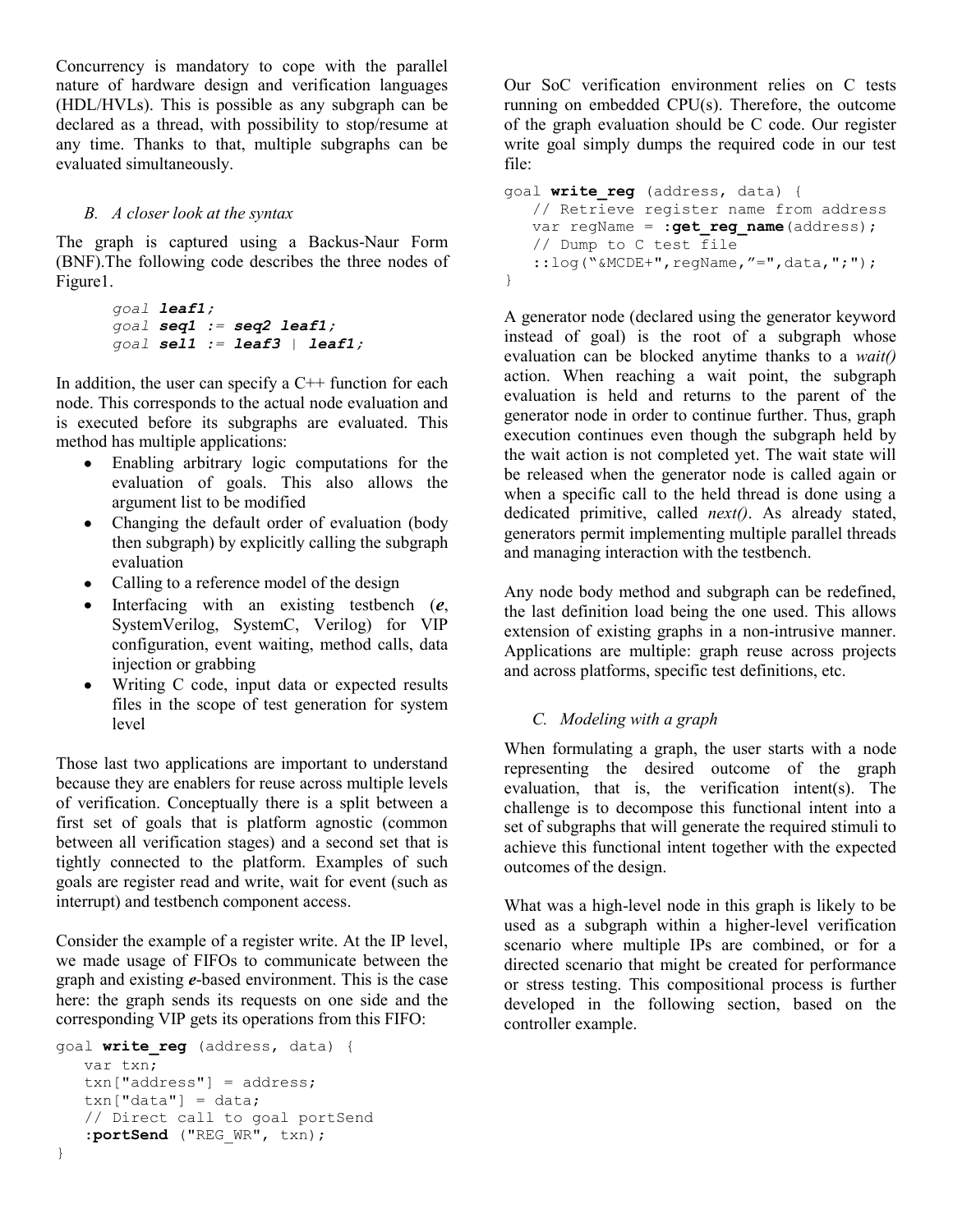#### IV. APPLICATION ON OUR CONTROLLER

The original *e* environment was presented in Section I. We decided to introduce the graph-based technology for the scenario and stimuli generation. This choice was obvious: it leveraged large parts of our existing environment while improving its flow. This introduction also enabled vertical reuse for connectivity checking at the top level. A diagram for the resulting testbench is provided in Figure 4.



**Figure 4. The part handled by the graph**

Shown below is the BNF for a simplified graph for one video channel of the controller. The corresponding visualization is shown in Figure 5.

```
// Repeat between 1 and 3 video streams
goal testChA := testCh:1,3
{…}
// Stream handling modeled as a sequence
goal testCh := selFifoItf
                 genChnl
                 enableChnl
                 processFrames
                 disableChnl
{
    // Force the subgraph walk
 …
    // Unlock resources 
 …
}
// Select/configure out FIFO and video itf
goal selFifoItf := selectFA | selectFB;
// Out FIFO A only connects to interface 0 & 1
goal selectFA := itf0 | itf1; 
// Out FIFO B only connects to interface 0 & 2
goal selectFB := itf0 | itf2;
goal itf0{
    // Once an interface is selected, mask it 
    // so that the other channel won't use it
 …
}
// Select/configure a channel
goal genChnl := genOvl
```
 **genPixProc**;

```
// Select/configure overlay(s)
goal genOvl;
```
*// Generate pixel processing pipeline config* goal **genPixProc**;

```
// Enable channel
goal enableChnl;
```
*// Process video stream* goal **processFrames** := **waitINT waitFrameEnd**; *// wait frame interrupt* goal **waitINT** := **wait\_event** {…} *// Wait Frame end from VIP* goal **waitFrameEnd** := **wait\_event** {…}

Several interesting features are addressed here, such as locking resources (in *itf0* leaf node), channel reconfiguration (repeat applied on *testCh*), and a connection to the *e* testbench (via FIFO in the *wait\_event* node). Overall, this graph models the use of a channel and the related generation aspects.



**Figure 5. Visualization of the channel graph**

An important requirement associated with the verification of the controller is the ability to generate C code for system-level tests. The graph is evaluated to generate a C test file, memory initialization file(s) and expected output file(s) for post simulation checking. This relies on the redefinition of nodes that were tightly connected to the platform as already explained in Section II.B. The process is illustrated in Figure 6.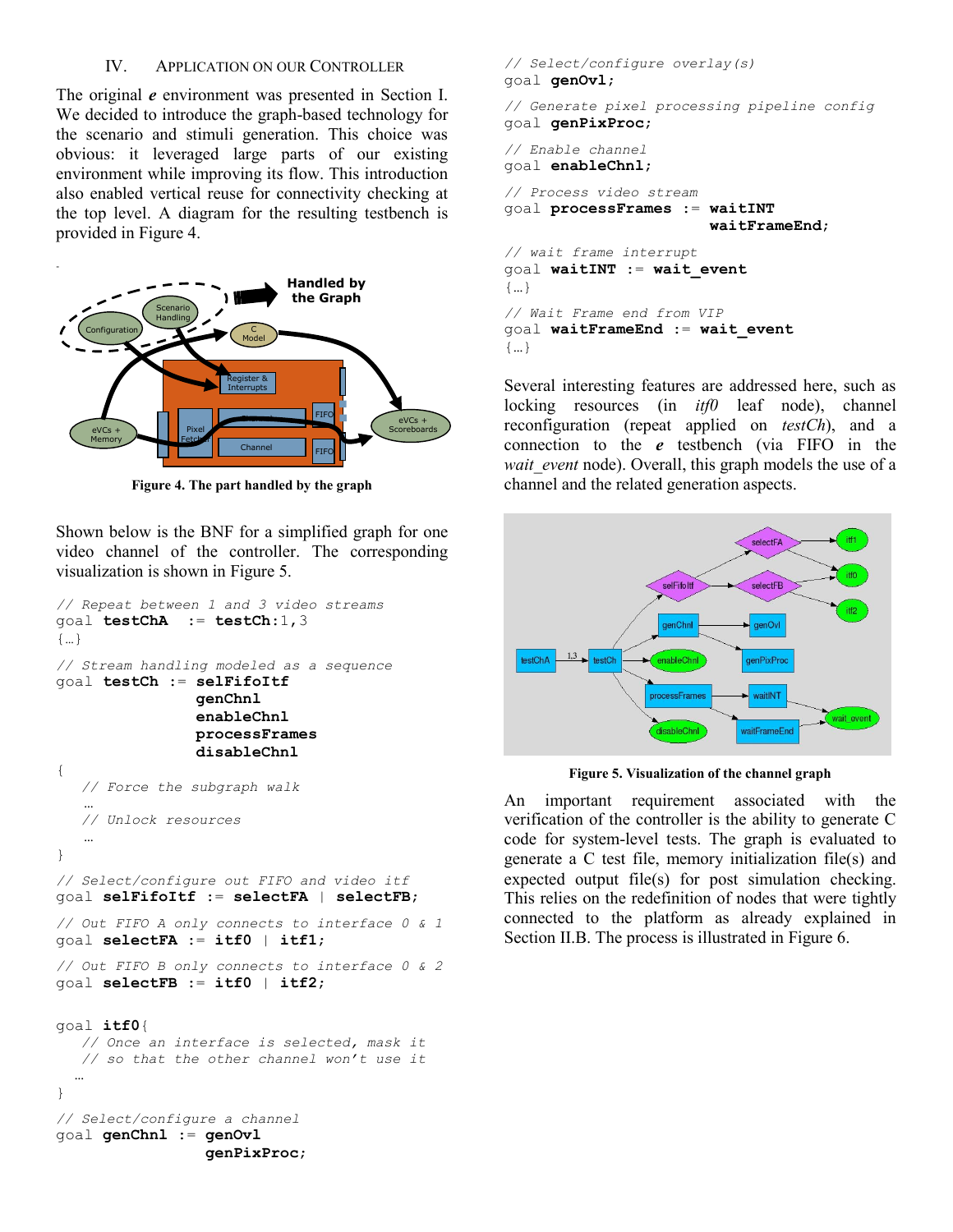

**Figure 6.The C generation flow**

The first application of this code generation capability was the creation of the connectivity checking tests. The natural extension of this first test generation is the possibility to compose multiple IP graphs to generate more interesting test cases when combining multiple IPs at the system level. This is a way to exercise complex and realistic data paths through the system. While the automation of integration test creation is valuable, generating these system-level tests would be a productivity breakthrough.



**Figure 7. Graph combining multiple IPs**

The test resulting from the Figure 7 graph traversal will generate an interesting system-level use case of a video data flow. Multiple entities will be involved during this test. Each one may apply several constraints. For example, the internal display and the external one (typically a TV) may not support the same video format or resolution, or will not require the same kind of video processing. Similarly, both decoders will not support the same kind of encoding format. Those differences will constrain the selection of the encoded video stream.

Since they involve multiple IPs at the same time, our generated C tests must also handle the CPU resources sharing between them. In other words, our C test, running directly on our CPU without any operating system, should execute each IP code in a multi-threaded manner. Let's take the example of an IP scenario waiting for an interrupt triggering. The corresponding C code cannot afford to wait actively for it. Instead, it should stop execution, allowing the CPU to run another IP code. The C test guarantees that our IP code will be resumed

upon IT triggering. To ease such a test generation, the solution is delivered with a top-level graph library and the associated methodology. All IP graphs should be hooked to this top-level graph and use several predefined leafs.

# V. RESULTS

Applying a new methodology on top of an existing environment is not the easiest way to upgrade. But it enabled us to measure the effectiveness of this methodology and to enjoy the benefits of the problems that were solved.

The first obvious improvement brought by the graphbased approach is clarity in scenario and configuration generation. Even if the description is still done using a programming language, the approach for structuring the configuration and scenario elements is still close to drawing the scenario on a whiteboard. It forces you to start with a high-level idea (the verification intent) and to refine it into additional levels of detail. The graph methodology helps you to separate problems and to use a step-by-step approach for the creation of configurations and scenarios. Building this tree ensures readability and clarity. This is helped by displaying the tree in a graphic manner: each node clearly corresponds to some features or scenario elements, and choices between branches are easy to follow up. The model execution starts with what you want to test, and you constrain the graph walk to reach the final scenario you want. This way you will easily get all of the elements required for your test.

The generation flow is both more readable and more controllable. Having the complete configuration and scenario elements split into sub-parts and having an intuitive structure that enables you to reach each node, allows the user to easily apply constraints for graph crossing and for the generation of values for the configuration fields. Each feature will have its own branch (or sub-tree). This structure also allows having fewer global constraints and by the way reduces the interdependencies between the parts.

Having the scenario and configuration generation graph viewable, in a user-friendly way, enables newcomers to ramp up quickly. It is easier to explain and to understand the feature configuration when it is described step-bystep with a natural sequencing as it is in the graph. It is also easier for understanding how to build a complete scenario. Indeed, you will start describing the scenario with the end goal in mind and go through the graph with only the branch choices you need or want.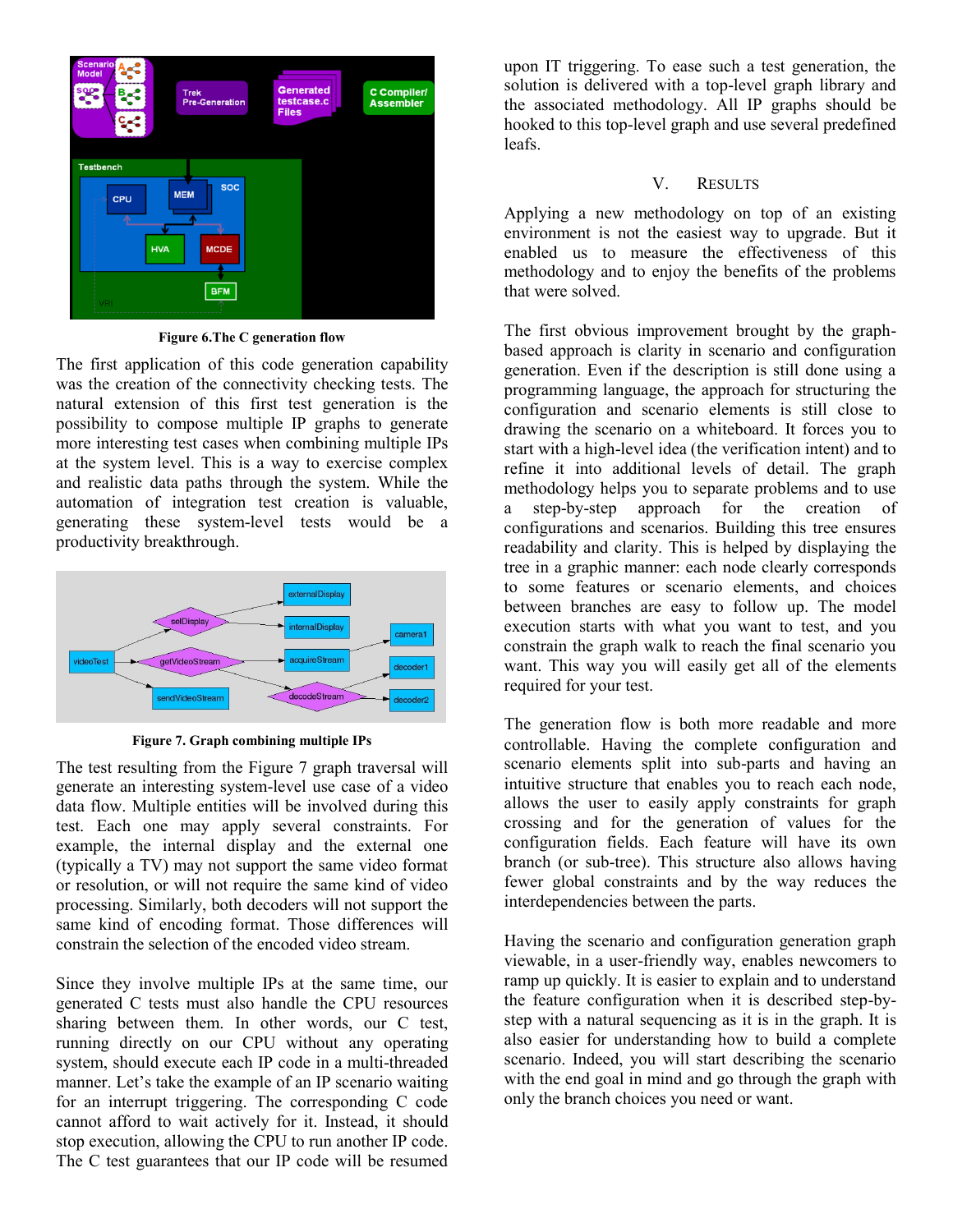This last aspect enables easy scenario description. We were able to quickly generate different sets of test cases. We started with very simple cases for a basic and sanity test suite, and we were able to rapidly add other test cases which exercised additional features. At the end we ran tests with an "everything is possible" aspect, leaving the configuration as random as possible, but having a step-by-step test suite with gradually increasing complexity permitted us to separate problems and to have well-identified debug areas.

One other aspect brought by this more user-friendly description of the scenario is easy access to the information. It helps during debug session as it provides a clear view of the scenario. As there are fewer interdependencies, the debug context can be reduced and the user can focus on relevant aspects of the scenario or the configuration. Moreover, during debug sessions the user can add some temporary constraints for failing test simplification which aim at reducing the debug area further. For example you can disable one specific feature and check the effect. If the test continues to fail in the same way you can continue debugging without losing time on the now-disabled feature. Of course this is also possible with a classic constrained-random approach, but given that all you have to change is one branch selection it is really easy and well identified. Adding similar constraints in a full constrained-random environment may influence several parts of it, especially when there are a lot of interdependent constraints.

These statements might seem a bit subjective, but they are shared by the people who worked on this project. Let's consider some more concrete advantages to get a better idea about the gains this methodology has brought us.

The controllability on scenario generation brought by the tool permitted us to describe some test cases that we did not run on previous versions and to re-write existing test cases leading to environment dead-ends. Some additional complex scenarios could be run and thus filled in the holes in our test suite. This is especially true for multi-channel tests with channel or resource on-the-fly reconfiguration that were very tricky to handle in our previous environment. We can distinguish five test families that were improved or created thanks to the graph approach:

- Overlay on-the-fly reprogramming  $\bullet$
- Error tests
- Complex reconfiguration scenarios
- Channel reset feature
- System memory boundaries crossing for huge or non-aligned overlays

As explained in Section III, the result of a graph evaluation can be exploited in different ways. At the IP level we use the output of the graph for driving some *e* code, and the same output data can be exploited for generating some C code. This permits us to constrain the graph for a specific walkthrough and to replay the same scenario and configuration at either the IP or top level. This step was really important and was the enabler for a real test case exchange between IP and top-level verification teams. Instead of reworking log files generated after a tedious specific test case writing, we could define precisely some graph constraints and share with both teams.

One additional discovered benefit was the capability of easily reusing an existing graph for different projects. With a graph you can over-constrain some parts or overwrite some goals to obtain a variant of the graph that could fit other IP versions. Typically between IP versions you will have different numbers of channels, some new pixel processing methods or removal of others, or different number of resources (buffers, overlays, etc.) By describing one graph that supports all of the possibilities, we could capitalize on a common description that can be reduced for each version. We were able to split the environment into a "common" part and a "project" part. The common part is shared by all projects (i.e,. all different IP versions verified in parallel). It supports all the IP features with all configuration possibilities. The user will then configure the environment in the project part to match the current version of the IP.

- Original testbench: ~28000 *e* code lines
- New testbench:

|                    | e code | Graph |
|--------------------|--------|-------|
| Common             | 10000  | 8500  |
| <b>IP</b> specific | 3500   | 2000  |

**Figure 8. Code lines count**

To give an idea, Figure 8 represents 650 goals for the common part and 80 goals in the IP specific part.

This really accelerated the environmental setup for a new IP version. It also assists with maintenance: the more you put in common, the less you have to duplicate or rewrite between projects! Currently, an environment setup for a new IP version usually takes less than two weeks.